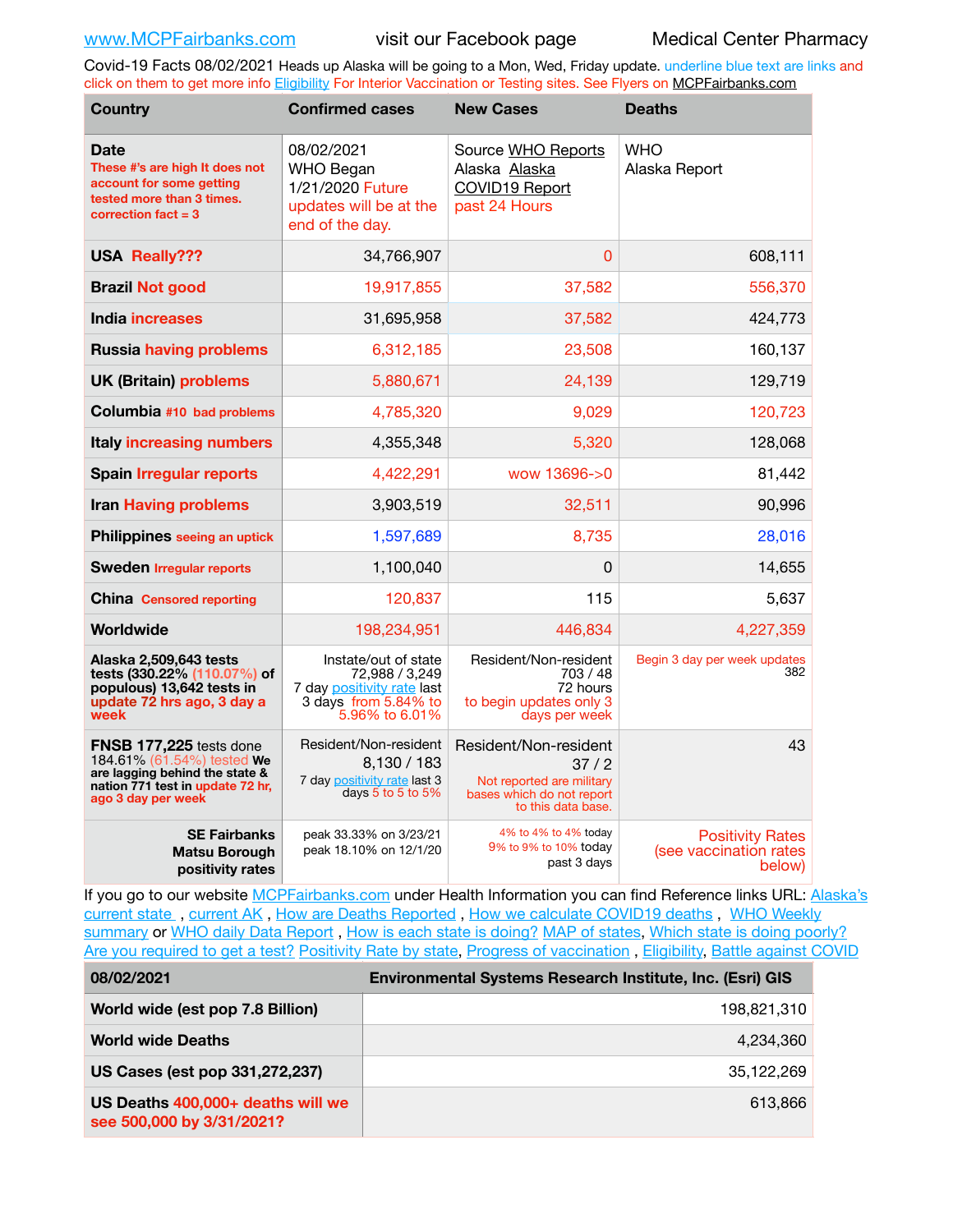# Impact of COVID-19 on the US Healthcare system

Estimated US Population 331.3 million 212.22% (70.74%) have been tested (702.4million)

Estimated 5% of US population will test positive for Covid-19 16.56 million (currently 35.1 Million (10.61%) of population tested positive vs Alaska (9.60%) we have currently tested an est. 702.4 million based on 35.1 mill that have tested positive discount some of these numbers by 67% to account for multiple testing of same person.

If 8% will require hospitalization of the 16.56 million positive cases, we would need 1.325 million beds. Estimated by the American Hospital Association there are 800,000 staffed beds available.

The US has 2.8 hospital beds per 1000 our needs could be 56, China had 4.3, Italy 3.2, South Korea 12.3

The USNS Mercy and Comfort added 2,000 staffed beds, not ICU Of these estimated to be admitted to ICU 860,000. to ICU beds The US has 16,000 ICU beds we have 68,000-85,000 beds

 The Needs US could need 299,000 beds with ventilators  $\leq 16,000$  ventilators

**Summation:** Estimated needs could be 1.325 million hospitalized beds for just COVID-19 patients alone. If positives represents 5% of test run, then approximately 702.4 million have been tested, we have no idea how many tests have been run or how many multiple tests conducted on the same person, resulting in 35.1 million positive tests run with 613,866 with 1,478 deaths in the past 72 hours, ave 2320/day. In AK, last updated 48hr ago, with 72,988 positive cases 9.60% of Alaska, 1,732 hospitalizations, and 382 deaths. Hospitalization rate is 2.37% of those that test positive, Death Rate 0.53% overall or 22.06% of those hospitalized. Those >60 y/o represent 15% of positive cases, yet represent 80% of deaths. 715,196 vaccines given equal approximately 335,179 (44.10%) completed series and 380,017 (50.00%) vaccinated once of population.

Normal ICU stay 5-7 days, estimated ICU stay for COVID-19 2-3 weeks and they could tie up a ventilator for that length of time also, helping only 1/3 as many patients.

This is why we need to flatten the curve by social spacing and only essential travel.

Expected Death (these are just estimates based on other countries) if 5% of the US Population (16.56 million) test positive we are now at 29.137 million positive (8.8%) and if

1% die = 165,600 people

2% die = 311,200 people

3% die = 496,800 people

6% die = 993,600 people obviously we have passed the 1.325 million positive cases we are 29.137 million so if 5% of the US population (16.56 million) test positive and 6% of those die = 993,600 deaths if no vaccine, or if 3.09% (511,704) will die, but we are 104.8% of the way there in 52 weeks (1 year).

World wide death rate of positive tests actually 2.13%. The US is at 613,866 1.75% of those actually tested positive, that is 70% lower death rate than when we started in 3/2020 , started at 6%. But we are slipping Death % have gone from 1.67 to 1.82%. There are 7.8 Billion people in the world 331 million live in the US (4.2% of the world's population) 10.61% have tested positive. The US deaths represents 14.50% of the world's death numbers and 17.67% of worldwide confirmed cases.

In comparison to the flu in the US.

CDC Estimates. From 2010 to 2016, the flu-related death rate was between 12,000 and 56,000, with the highest season being 2012 to 2013 and the lowest being 2011 to 2012. Most deaths are caused by complications of the flu, including pneumonia or a secondary bacterial infection of the heart or brain. or 2,000 to 9,333 per year. In 2020 in the US has 19 million cases 180,000 hospitalized and 10,000 (0.052%) have died, typically it is 2% will die, compared to 1.75% with COVID19. 212.22% (US), 330.22% (Alaska), & 184.61% (Fbks) are still too few to protect us from future outbreaks. Experts feel that we need either need people to get infected with the virus and develop antibodies or get vaccinated to create immune antibodies to protect us, that we need >60% of the population to have positive antibody tests and preferably 70-90%, one expert felt they would not feel confident til >85% were positive, to give assurance (herd immunity) in order to go without masks and social distancing. NY City seems to have the highest number at 20%. Testing is so important. Currently we are testing at 41.13 Million tests per month. At this rate to test everyone once it will take 7.97 months or over 0.67 years. To test 3 times it would take 23.92 months or 2 years

The [Flu](https://lnks.gd/l/eyJhbGciOiJIUzI1NiJ9.eyJidWxsZXRpbl9saW5rX2lkIjoxMDMsInVyaSI6ImJwMjpjbGljayIsImJ1bGxldGluX2lkIjoiMjAyMTAyMjYuMzYwNDA3NTEiLCJ1cmwiOiJodHRwczovL3d3dy5jZGMuZ292L2ZsdS93ZWVrbHkvb3ZlcnZpZXcuaHRtIn0.ePMA_hsZ-pTnhWSyg1gHvHWYTu2XceVOt0JejxvP1WE/s/500544915/br/98428119752-l) (Influenza kills approximately 1-2% of those infected ([1.6% positivity in Alaska](http://dhss.alaska.gov/dph/Epi/id/SiteAssets/Pages/influenza/trends/Snapshot.pdf) zero deaths for flu), SARS killed 800 people total, COVID19 appears to kill 1.75% (613,866 of those that test positive (10.61% of US COVID) or 12% less deadly than the flu and seems to be more contagious. (Seems to spread more readily) Flu [rates dropped from 300 to single digits this year](https://lnks.gd/l/eyJhbGciOiJIUzI1NiJ9.eyJidWxsZXRpbl9saW5rX2lkIjoxMDEsInVyaSI6ImJwMjpjbGljayIsImJ1bGxldGluX2lkIjoiMjAyMTAyMjYuMzYwNDA3NTEiLCJ1cmwiOiJodHRwOi8vZGhzcy5hbGFza2EuZ292L2RwaC9FcGkvaWQvUGFnZXMvaW5mbHVlbnphL2ZsdWluZm8uYXNweCJ9.oOe3nt2fww6XpsNhb4FZfmtPfPa-irGaldpkURBJhSo/s/500544915/br/98428119752-l) note the start of mask wearing impacted flu numbers. Alaska has 72,988 so far 8,130 in Fairbanks or 1 of every 9 of Alaskans, and with 43 of 382 deaths 1 in 9, the first case was transient foreign airline crew member. Interesting, the Source of Alaska's SARS-Cov2 virus originated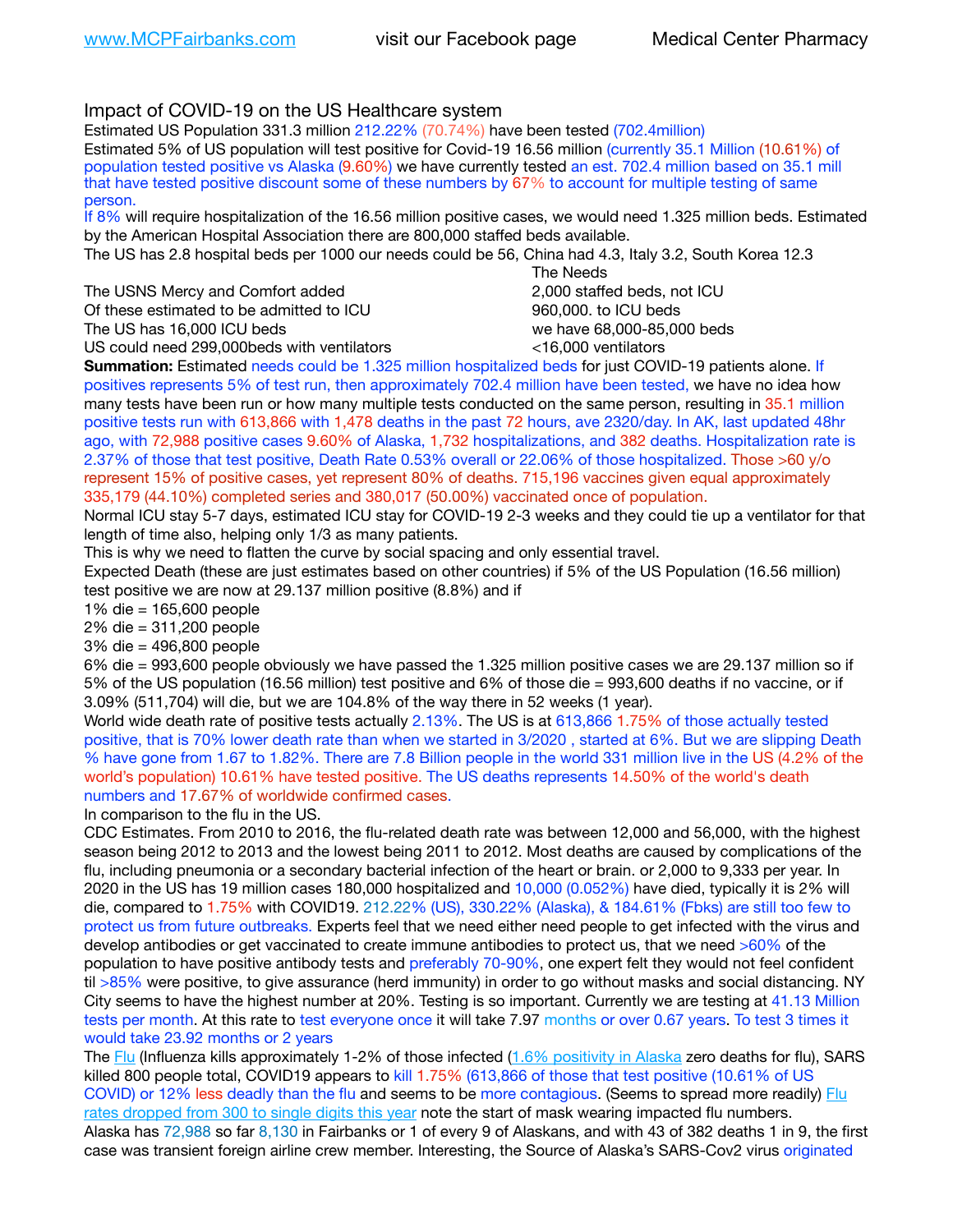[www.MCPFairbanks.com](http://www.MCPFairbanks.com) visit our Facebook page Medical Center Pharmacy

not from East Asia by travelers or the west coast (Washington where it was first observed) , but came from the east coast of the US, and they were inoculated first from Europe, accordingly from New York's Governor and CDC. Currently 39 Variants known, only 8 of major concern in the US. (Europe's (china's)) Primary, plus an Ohio variant (COH.20G/501Y), California, [UK](https://www.cdc.gov/coronavirus/2019-ncov/transmission/variant-cases.html) (B.1.1.7), (7) South African (1.351), India (Delta), Delta-Plus, Peru and (2) Brazil (P.1), we have seen 5, Europe's (China) [variant,](https://www.webmd.com/lung/news/20210318/cdc-who-create-threat-levels-for-covid-variants?ecd=wnl_cvd_031921&ctr=wnl-cvd-031921&mb=kYbf7DsHb7YGjh/1RUkcAW0T6iorImAU1TDZh18RYs0=_Support_titleLink_2) California, Brazil, UK, South Africa, India (delta) now representing 40% of new tests in Alaska so far, the last 4 in particular as they have a 50% increase in transmissibility vs 20% in the others over the China variant, the delta variant is 50% more transmissible than the UK (B.1.1.7)version.

**Best practice protection** is good personal Hygiene do not touch eyes, nose, mouth, wash hands frequently for at least 20-30 seconds, before you touch your face, and observe personal spacing of 6-18 feet. Remove your shoes in your house, frequently clean surface areas, let the cleaner sit 15-20 sec before wiping off. **We are recommending to wear any kind of mask.**

Drug treatment is being researched, but as yet not been verified, only suggested. Best to isolate those sick and isolate those most susceptible (old and preconditioned with risk factors)

**Risk factors:** Cardiovascular disease (56.6%), Obesity (41.7%), Diabetes (33.8%), age >60, respiratory problems, especially smokers or those who vape, High Blood Pressure

If you have been exposed self isolate for 2-4 weeks

One episode in China, a man tested negative for 27 days before showing symptoms. So Isolation may want to be considered up to 4 weeks not just 10-14 days.

Italy 1 in 10 positive cases admitted to ICU due to Hypoxic failure requiring mechanical ventilation. In NY it was 1 in 7 that required hospitalization, of the 5700 hospitalized 2634 were discharged (79% (2081)) or added (21%(553)), 9 in 10 put on a ventilator died.

Public policy development and education is important. **How Long does Covid-19 stay on objects**

| Air (droplets in air, sneeze/cough) | up to 3 hours |                               |
|-------------------------------------|---------------|-------------------------------|
| Copper                              | 4 hrs         |                               |
| skin (SARS-COV2)                    | 9.04 hrs      | (Influenza virus 1.82 Hrs)    |
| droplets on skin (sneeze)           | 11 hours      |                               |
| Cardboard (Amazon Box)              | 24 hrs        |                               |
| Plastic surfaces/Stainless Steel    | 72 hour       |                               |
|                                     |               | <b>Lindated aranh numbers</b> |



Development of immune response Early viral testing tests to see if you currently have the virus. Later antibody testing tells us if you have been exposed and survived. But does not tells us if you have immunities to the virus. We will need to have both tests done in order to open the community..



Viral Antigen and Viral RNA tells us you have the disease and can spread the disease and if you can or are currently sick. IgM (short term) and IgG (long term antibodies) tells us you have experienced the virus or had the vaccine, and got over it. You may be resistant if your [antibody levels](https://www.cdc.gov/coronavirus/2019-ncov/lab/resources/antibody-tests.html) are high enough. [Current](https://l.facebook.com/l.php?u=https://www.itv.com/news/2020-10-26/covid-19-antibody-levels-reduce-over-time-study-finds?fbclid=IwAR3Dapzh1qIH1EIOdUQI2y8THf7jfA4KBCaJz8Qg-8xe1YsrR4nsAHDIXSY&h=AT30nut8pkqp0heVuz5W2rT2WFFm-2Ab52BsJxZZCNlGsX58IpPkuVEPULbIUV_M16MAukx1Kwb657DPXxsgDN1rpOQ4gqBtQsmVYiWpnHPJo2RQsU6CPMd14lgLnQnFWxfVi6zvmw&__tn__=-UK-R&c%5B0%5D=AT1GaRAfR_nGAyqcn7TI1-PpvqOqEKXHnz6TDWvRStMnOSH7boQDvTiwTOc6VId9UES6LKiOmm2m88wKCoolkJyOFvakt2Z1Mw8toYWGGoWW23r0MNVBl7cYJXB_UOvGklNHaNnaNr1_S7NhT3BSykNOBg) [View of antibodies/immunity](https://www.livescience.com/antibodies.html)[.](https://www.itv.com/news/2020-10-26/covid-19-antibody-levels-reduce-over-time-study-finds) We have tested currently 330.22% (110.07%) of the Alaskan population and over little over 212.22% (70.74%) of the US population, discount these numbers by 67% to reflect multiple testing of the same person. To be safe, we need at

Updated graph numbers.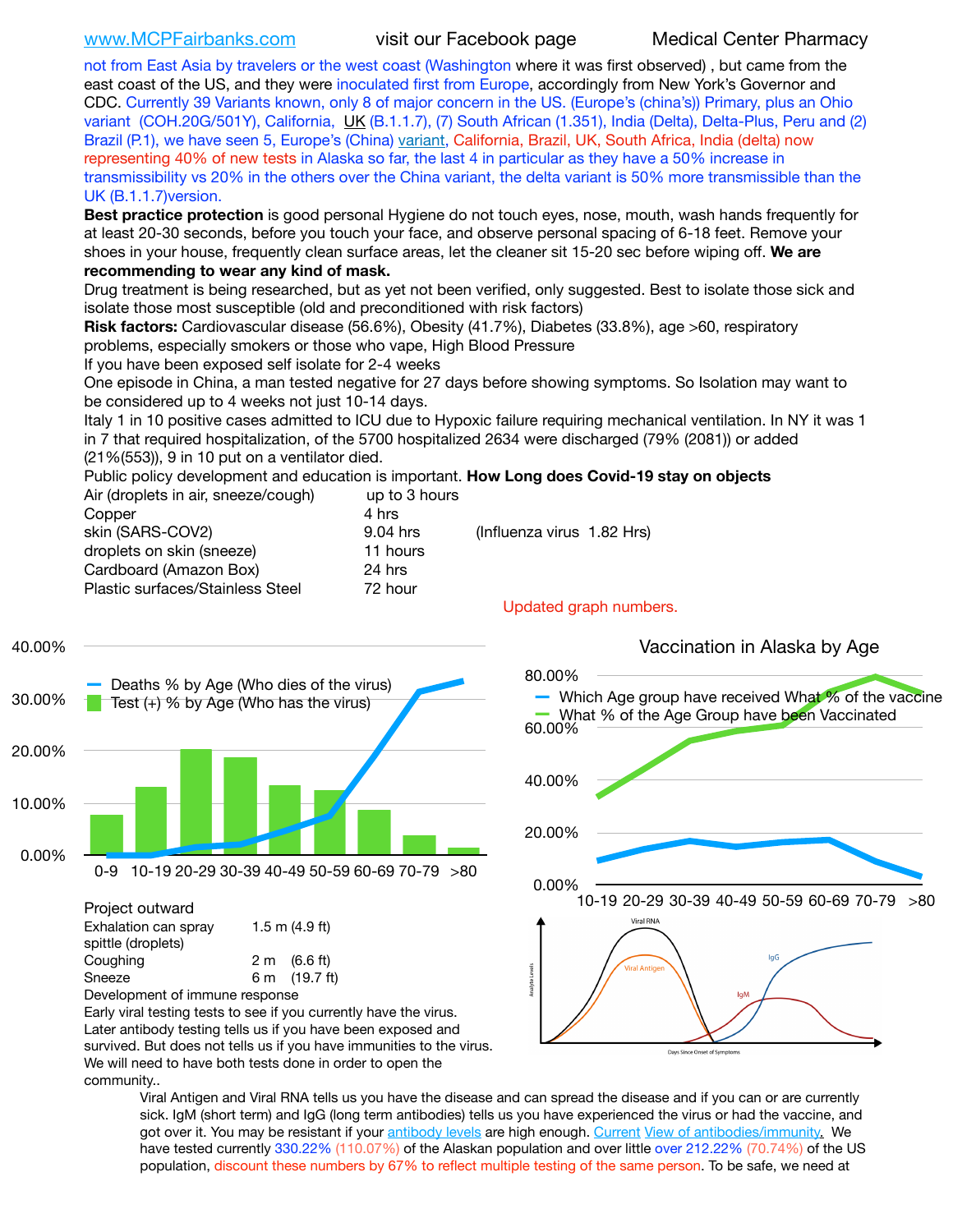least 25% to see if we are making progress, [60%](https://www.jhsph.edu/covid-19/articles/achieving-herd-immunity-with-covid19.html) to [barely qualify](https://www.nature.com/articles/d41586-020-02948-4) to be safe, and [70-90%](https://www.mayoclinic.org/herd-immunity-and-coronavirus/art-20486808) to be assured we will not see a second wave of sickness. Some experts will [not feel safe til we are at 85%](https://www.bannerhealth.com/healthcareblog/teach-me/what-is-herd-immunity). See bottom of last page to see how and where in Alaska do we and each of the boroughs stack up, compared to other states and the nation. Three types of clinical laboratory COVID-19 or SARS-CoV-2 tests are being developed:

Molecular Gene sequencing (current method), Viral antigen (testing parts of the virus), Host antibody tests (serology). They detect the virus in different ways. Mask & [Mask Usage:](https://www.nationalgeographic.com/history/2020/03/how-cities-flattened-curve-1918-spanish-flu-pandemic-coronavirus/) N95 filter out 95% of the particles in the air 3 microns in size or larger.

Mold sizes are about

| <b>Conflict</b>                                       | Combat<br><b>Death</b> | Past 72<br>hours |
|-------------------------------------------------------|------------------------|------------------|
| <b>Revolutionary War</b>                              | 8,000                  |                  |
| <b>Civil War</b>                                      | 214,938                |                  |
| World War I                                           | 53,402                 |                  |
| World War II                                          | 291,557                |                  |
| <b>Korean Conflict</b>                                | 33,686                 |                  |
| <b>Vietnam</b>                                        | 47,424                 |                  |
| <b>Gulf War</b>                                       | 149                    |                  |
| Afghanistan                                           | 1,833                  |                  |
| <b>Iraq</b>                                           | 3,836                  |                  |
| <b>1918 Flu</b>                                       | 675,000                |                  |
| 9/11 deaths                                           | 2,977                  |                  |
| <b>COVID19 deaths from</b><br>1/20/2020 to 08/02/2021 | 613,866                | 1,478            |

10-12 microns in size. Bacteria are larger, so is dust, Gas molecules and viruses are smaller. PM2.5 are 2.5 microns in size.

**Viruses** can be 1 micron in size, 0.3 micron in size, or 0.1 microns in size, so they **will pass right through**. **We recommend wearing any mask, the mask may provide up to 5 times the protection** ver **wearing no mask at all**. It still **does not protect** the wearer from contracting the infection, it **can inhibit** the spreading, something is **better than nothing at all**.

**Remember there is a clean side ( the side towards you) and a dirty side,** the side to the contaminated air is dirty. If you are COVID positive then this is reversed. When handling the mask, do not touch the dirty side and then touch your face, Wash properly your hands first after touching the dirty side before touching your face. If you are infected the dirty side is the inside surface of the mask.

Wash your homemade mask in hot water wash >133F (for at least 10 minutes) and rinse to sanitize with high heat >133F Plus and a weak bleach or peroxide (not Both) the mask. Daily if possible. If you are a frontline health care provider with a homemade fabric mask 2 hours. Do not touch the dirty side.

**Mask usage: 5/13/21 While the CDC** has changed it's recommendations for those who have gotten vaccinated to go mask free, except on Mass Transportation such as buses and airline, or when in crowded situations, like concerts.

Those that have not been vaccinated are still advised need to wear a mask, they are now the population at risk.

The risk has now increased for those non-vaccinated folks. They no longer have the masked people in the community to protect them. While those who have been vaccinated will not get sick or as sick. They can still pass, much more easily without the masks, the virus to those who have not been vaccinated to make them sick.

Therefore, it is even **more imperative** that those that have not been vaccinated, wear a mask to protect themselves, or get vaccinated. The sea of those with the potential to have the virus now are those <12 y/o of age, those >  $12y$ /o who have not been vaccinated, or those who have been vaccinated and are transitory carriers. Currently, this is about 50% of the US population and about 60% of the Alaskan population. And about 80% of all children under 18y/o at this moment.

**Alcohol solutions** should be 60-80% alcohol **70%** is optimal. **Keep wet and rub 30 seconds**, or Happy Birthday song sung 3 times. **Hydrogen peroxide diluted to 2%** or 4 teaspoonful per quart of water (20ml per 946ml) Bleach the same ratio **Vinegar and ammonia are good cleaning agents, but not disinfectants**. **Do not mix** any of these agents together, toxic fumes can result. **Disinfectants, in order to be effective**, should remain on the applied surface, to be cleaned moist **(wet) for 30 seconds to 4 minutes** depending on material. Caution may dissolve glue or adhesives or bleach and discolor items, check with manufacturers. Do not let it get inside electronic devices. UV (10 minutes), [UV light](http://www.docreviews.me/best-uv-boxes-2020/?fbclid=IwAR3bvFtXB48OoBBSvYvTEnKuHNPbipxM6jUo82QUSw9wckxjC7wwRZWabGw) only kills where it can see.

### **Myths**

Taking hot baths, using colloidal silver, eating garlic soup, gargling with bleach are not proven to be effective. We have already seen using chloroquine taking the wrong form in the wrong dose can be fatal, one death and one critically injured. (see Arizona couple after listening to the past-president)

**We have heard of all kinds of cures.** To date there is no curative or preventative treatments, only supportive therapy. At this point there is **no proof** that Quinine, zinc, Hydroxychloroquine, Chloroquine, or Vitamin C works. As they say wives-tale at best, irresponsible reporting most likely. We have seen no information that they work.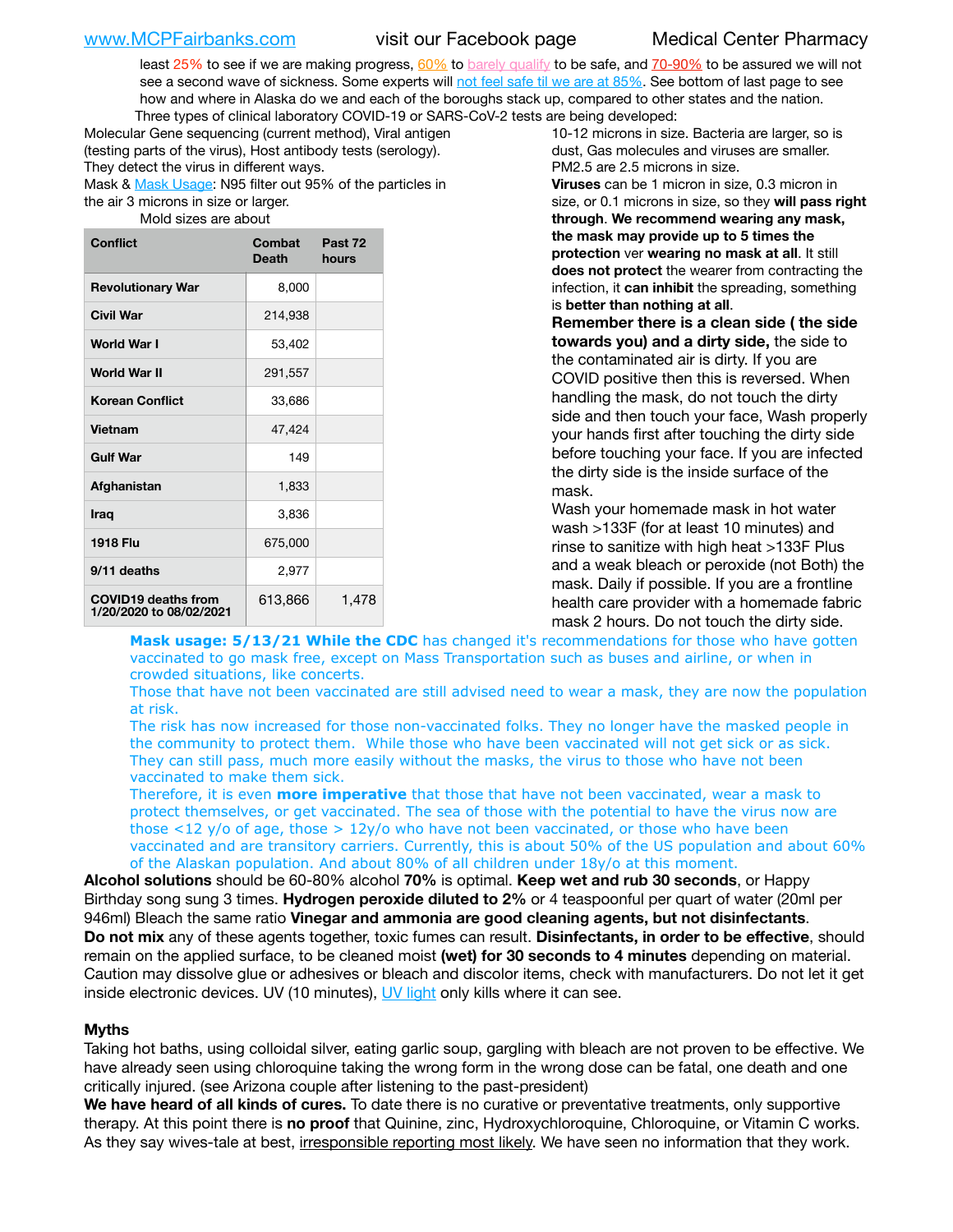# [www.MCPFairbanks.com](http://www.MCPFairbanks.com) visit our Facebook page Medical Center Pharmacy

There have been ineffective dosing issues, over-dosing issues, permanently killing the senses of smell or taste, inappropriate usage, cardiac arrhythmias, and death from the usage of these agents have been reported. The virus may die out with heat of summer, or cold weather, this is a myth, There are a couple of studies at show the virus can withstand 98F. We know the body tries to use up to 104F to potentiate our immune system, to kill viruses. Taking NSAID, Aspirin, Ach-Inhibitors, Arb's and you get the COVID-19 infection are not contraindicated and no clinical evidence that says you should stop any of these classes of medications. It would be misguided and ill advised if you did so, In other words, Unless your doctor makes changes, keep taking your medications unless told to do otherwise.

**Vaccine Myths and Fake information:** There are no microchips, tracking devices, fetus tissue, at all in the vaccines. Vaccines will not and can not change your DNA., It can not change the fertility of men or women. It seems to be safe to the fetus and pregnant women. You should continue to wear a mask til we get to Herd Immunity levels, but can remove masks if you are outdoors, but not at concerts where you are close together. You should still get vaccinated (complete series) even if you got COVID. If you have some of the co-morbidities, it is important that you do get vaccinated, the side effects of the vaccine will be milder and survivable than getting COVID. When you have questions, ask a pharmacist or your doctor.

As of 12/21/20, DHSS was aware of 11 reports regarding possible allergic reactions from Alaska's hospitals to CDC: Bartlett Regional Hospital (8), Providence Alaska (2) and Fairbanks Memorial Hospital (1). Two were identified as anaphylaxis and one of those resulted in hospitalization for ongoing monitoring. In the other three cases, symptoms were mild and not considered anaphylaxis. the hospitalized patient has been discharged and is doing well. The CDC said there appears to be no obvious geographic clustering of these reactions, nor was a specific production lot involved. People who experience anaphylaxis after the first dose should not receive a second dose, according to CDC recommendations.

For being one of the first states in that nation to start vaccinating, those <16y/o, we have slowed down vaccinations to where we are now way behind. More people are getting sick more frequently. Soon we will have more deaths. Due to vaccination resistance, Alaska has pushed itself into near last place, in the nation, as to when we will reach "herd immunity". This is the date when we can safely remove our masks and other restrictions.

Check our website [www.MCPFairbanks.com](http://www.MCPFairbanks.com) for the 13 testing sites in the interior of Alaska.

Who is eligible now? All Alaskans >12 y/o, can receive the Pfizer vaccine and those >16 y/o can receive all of the other vaccines, all visitors can get vaccinated. Johnson and Johnson, has been reinstated, but I would caution not to give it to women 12-50 years old. For details about



eligibility, to find a provider visit [covidvax.alaska.gov.](https://lnks.gd/l/eyJhbGciOiJIUzI1NiJ9.eyJidWxsZXRpbl9saW5rX2lkIjoxMDYsInVyaSI6ImJwMjpjbGljayIsImJ1bGxldGluX2lkIjoiMjAyMTAxMjguMzQwODU3NjEiLCJ1cmwiOiJodHRwOi8vZGhzcy5hbGFza2EuZ292L2RwaC9FcGkvaWQvUGFnZXMvQ09WSUQtMTkvdmFjY2luZS5hc3B4In0.-Xwhl42jAWOMS7ewfS85uxwrwjohCso3Sb81DuDKtxU/s/500544915/br/93796640171-l) for vaccination sites or call 1-907-646-3322 for questions [covid19vaccine@alaska.gov](mailto:covid19vaccine@alaska.gov?subject=COVID19%20Vaccine%20questions) 9 am – 6:30 pm Monday - Friday and 9 am-4:30 pm Saturday and Sunday. You may be put on hold, but you will not need to leave a message for a return phone call if you call within business hours. Keep these tips in mind when scheduling. checkout our website [www.MCPFairbanks.com](http://www.MCPFairbanks.com) Please keep these tips in mind when scheduling. Be sure to keep and save your proof of vaccination cards as you may need it for travel purposes in the future.

Gao Fu, the director of the China Centers for Disease Control, admitted on 4/10/2021 that the country's vaccines don't exactly give Covid-19 a knockout blow. One study from Brazil found that the vaccine from the Chinese company Sinovac was 50.4% effective, compared to Pfizer's 97%. Fu said the government is looking for ways to boost effectiveness.

# Many Alaskans live with underlying health concerns

You can not change your age but you can affect change with other risk factors. Nov. 17, 2020 for more information check out [Alaska DHSS Insights](http://dhss.alaska.gov/dph/Epi/id/Pages/COVID-19/blog/20201117.aspx)

Epidemiologists within the Section of Chronic Disease Prevention and Health Promotion analyzed reports from about 8,500 randomly-selected Alaska adults who participated in the annual [Behavioral Risk Factor Surveillance System \(BRFSS\)](http://dhss.alaska.gov/dph/Chronic/Pages/brfss/default.aspx) telephone survey between 2016 and 2018. About 67% of Alaska adults — two out of three — have at least one of the following ongoing health concerns that have been shown to increase chances for serious illness from COVID-19:

- 46% of Alaska adults are current or former smokers
- 32% have obesity BMI >30.0
- 8% have type 1 or type 2 diabetes
- 6% have chronic obstructive pulmonary disease (COPD)
- 5% have heart disease or have had a heart attack